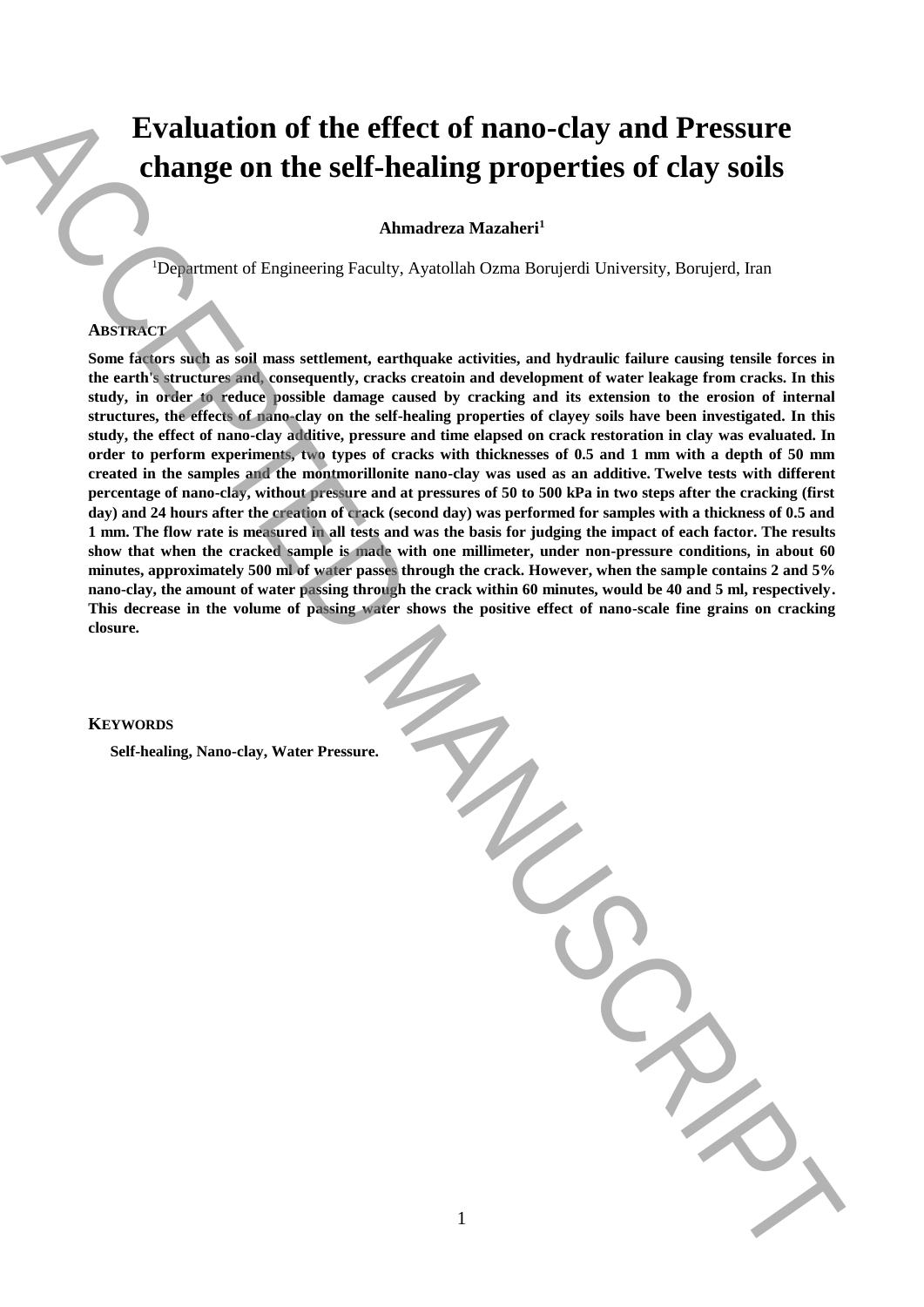### **1. Introduction**

Cracks in soil structures may be the result of a variety of conglomerates, vibration activities, and hydraulic issues that can cause internal erosion in the body of these structures and can cause hydraulic failure if left unattended [1]. Erosion is a progressive process and may occur in the body or the dam. The erosion begins at the drainage focus point and gradually forms a conduit that is washed out by the hydraulic gradient, which expands along the flow and eventually reaches the reservoir. When the conduit approaches the reservoir, a high flow of water can occur at high speeds and may result in damages [2].

In the past, this phenomenon has caused catastrophic events and has caused significant damages and financial losses, so providing methods to reduce leakage and erosion in impermeable and earth dams is very important and economical. The use of stabilizers to correct and reduce soil erosion potential is one of the most effective ways to prevent internal erosion in soil structures. Nowadays, the use of chemical additives is one of the most common methods of increasing soil erosion resistance in soil structures [3].

### **2. Methodology**

In order to investigate the factors affecting self-healing, clay soil with unit weight of 1.83 g/cm3, specific gravity of 2.66, liquid limit of 31.8, plastic limit of 18 and optimum moisture content of 15% were considered. The curvature of this soil is shown in Fig. 1. As shown in this figure, 95% of the soil particles are smaller than one millimeter.



**Figure 1. Grain size distribution**

In order to investigate in the influence of different factors on the self-healing properties of clay soils, samples with identical conditions have been fabricated

and tested. These specimens were made with a diameter of 150 mm and a height of 50 mm along with a standard 30 mm sand layer at the top and bottom of the specimen as filter and protective layer. During the tests, two types of cracks with diameters of 0.5 and 1 mm were made by steel blades. Pressure source, outlet water measurement, and curve drawing were segmented using the obtained results. All experiments were evaluated at three-time intervals one hour after cracking, one day after cracking, and two days after cracking, and water output from cracks was measured.

To test the self-healing properties of cracks in clay, a test device was designed and manufactured. The three main parts of this machine are the overhead application system, the soil and filter system and the measuring system. The overhead application system is divided into three parts: (1) Pressure source (2) Pressure tank in test machine (3) Water storage tank. The working process of this part of the machine is that after supplying pressure by an air compressor, the pressure in the range of 0 to 500 kPa is driven by a high-pressure hose and regulator valve into the storage tank.

The test mold is 3mm thick, stainless steel and is resistant to water, moisture and pressure. The mold height is 15 cm and 15 cm in diameter (Fig. 2 and 3). After attaching the top piece to the mold, the overall height of the mold reaches 45 cm. At the top of the mold is an embedded faucet from which water is poured onto the sample, as well as a pressure gauge at the top of the mold, which can be used to control the pressure on the sample. The pressure applied by the air pump is connected to the inlet valve of the measuring gauge and its pressure level can be controlled. Below the mold, a funnel is attached to the mold that guides the outlet water centrally to the measuring vessel. One of the benefits of this mold is that the dimensions of the device have been selected so that a suitable workspace can be provided while preparing the specimen and, most importantly, that cracking in the specimen range will not cause any damage until the original test is performed. The outflow of water and pressure is such that at the beginning of the experiment (Fig. 4). **Figure** ACCEPTED ACCEPTED ACCEPTED ACCEPTED ACCEPTED ACCEPTED ACCEPTED ACCEPTED ACCEPTED ACCEPTED ACCEPTED ACCEPTED ACCEPTED ACCEPTED ACCEPTED ACCEPTED ACCEPTED ACCEPTED ACCEPTED ACCEPTED ACCEPTED ACCEPTED ACCEPTED ACCEP